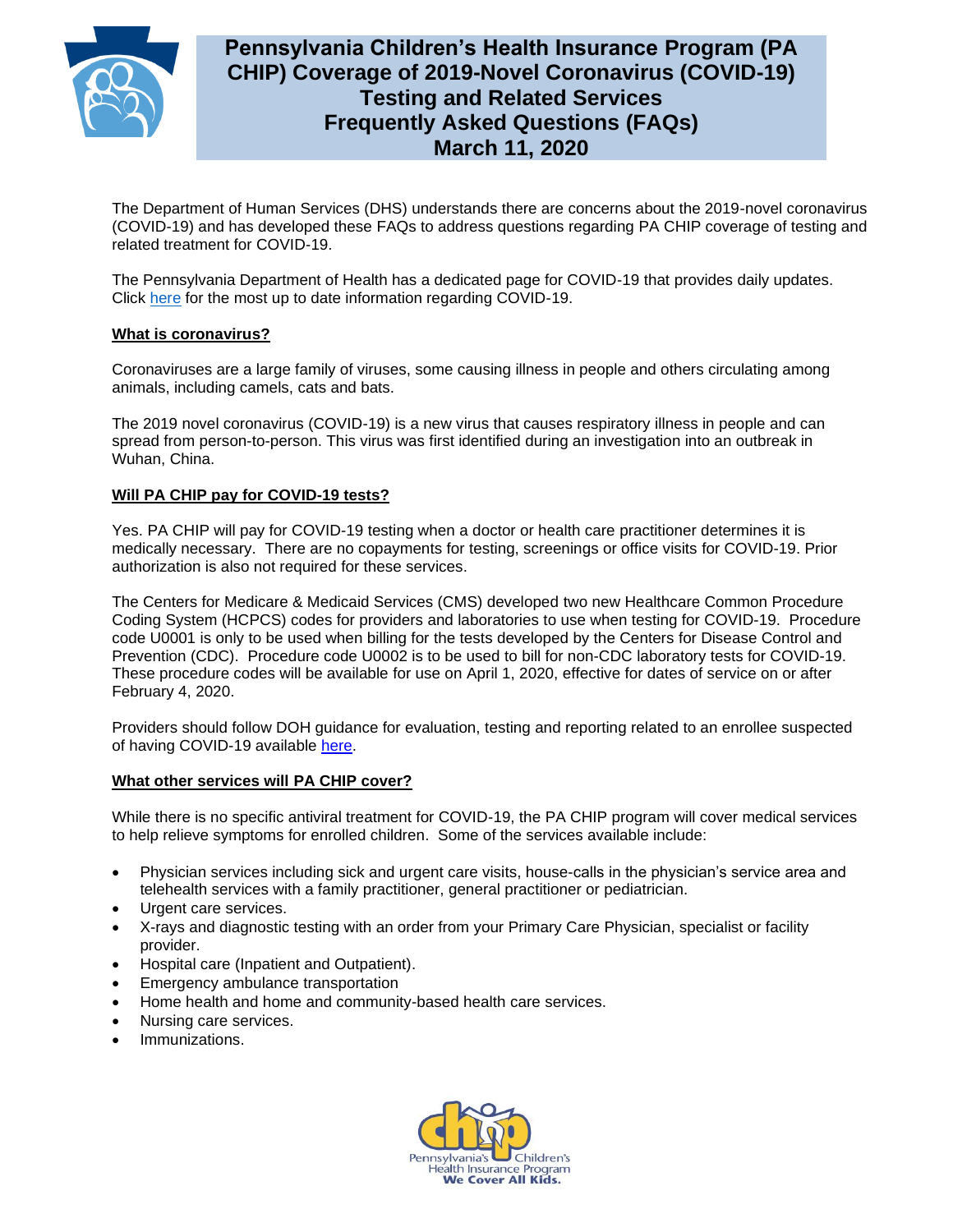

# **Pennsylvania Children's Health Insurance Program (PA CHIP) Coverage of 2019-Novel Coronavirus (COVID-19) Testing and Related Services Frequently Asked Questions (FAQs) March 11, 2020**

- $\circ$  There is currently not a vaccine for COVID-19. The influenza vaccine does not protect against coronavirus infection; however, an annual flu vaccine can help keep you healthy during the flu season.
- Prescription drugs.
	- $\circ$  Over-the-counter medications for fever relief, cough preparations as well as medications related to the treatment of virus symptoms when prescribed by your physician and part of the CHIP MCO's formulary. Co-pays may apply.

## **Will medical care related to COVID-19 have to be prior authorized?**

Some PA CHIP covered services have to be prior authorized. For those services that do, such as X-rays or CT Scans, the MCO will expedite reviews for services related to COVID-19 when possible. Services may be approved for longer periods of time when necessary to ensure uninterrupted services.

## **What if a provider cannot see a patient?**

CHIP MCOs are making sure their provider networks can handle an increase in health care services related to COVID-19. If a CHIP MCO does not have enough health care providers in its network with the appropriate training and experience to meet the particular health care needs of its members, CHIP MCOs must cover services by providers who are out-of-network. CHIP enrollees should call their MCO Member Services line if they are having difficulty obtaining services.

## **Will the PA CHIP Program pay for doctor visits provided using telehealth?**

Yes. COVID-19 is a communicable disease and some beneficiaries may prefer to receive health care services using telehealth instead of in-person. A CHIP MCO is authorized to utilize telehealth the same as a physician office visit for examination, diagnosis and treatment of an illness provided the service is provided by the family practitioner, general practitioner or pediatrician.

### **Will I be charged copayments for medical care related to COVID-19?**

PA CHIP enrollees are not to be charged their standard copayments for testing, screening or office visits related to COVID-19.

# **Is there a number I can call if I have questions or need assistance?**

CHIP enrollees and providers who participate in the CHIP program should contact their CHIP MCO. If the CHIP MCO cannot be reached, call 1-800-986-5437.

### **Aetna Better Health:**

Member Services Center: 1-800-882-2447 Provider Services Center: 1-800-638-1232

### **Capital Blue Cross:**

Member Services Center: 1-800-543-7101 Provider Services Center: 1-866-688-2242

### **Geisinger Health Plan:**

Member Services Center: 1-866-621-5235 Provider Services Center: 1-866-621-5235

## **Health Partners Plans:**

Member Services Center: 1-888-888-1211 Provider Services Center: 1-888-991-9023 **Highmark:**  Member Services Center: 1-866-543-7105 Provider Services Center: 1-866-731-8080

**Independence Blue Cross:** 

Member Services Center: 1-800-464-5437 Provider Services Center: 1-800-275-2583

### **United Healthcare:**